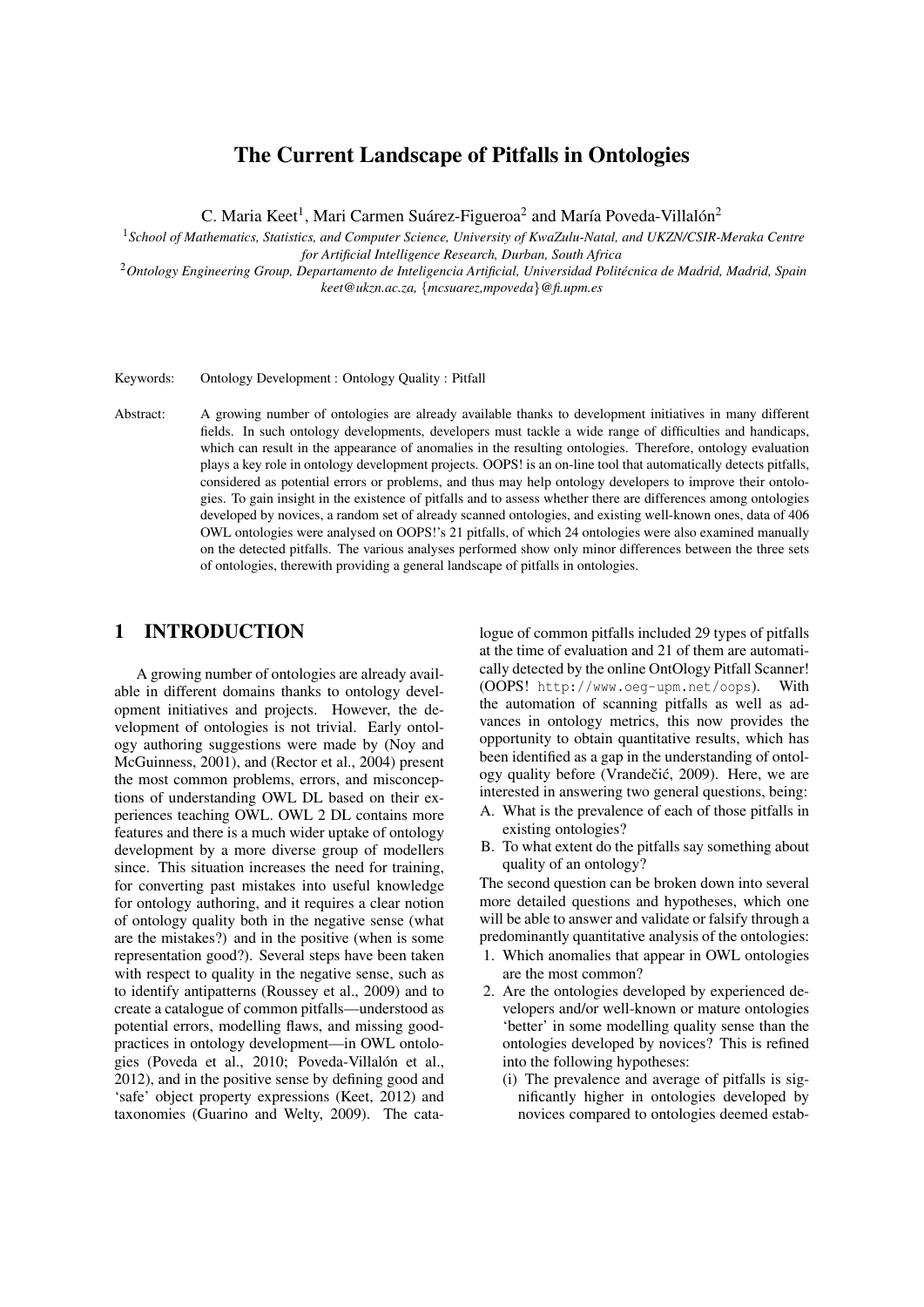lished/mature.

- (ii) The kind of pitfalls observed in novices' ontologies differs significantly from those in wellknown or mature ontologies.
- (iii) The statistics on observed pitfalls of a random set of ontologies is closer to those of novices' ontologies than the well-known or mature ones.
- (iv) There exists a positive correlation between the detected pitfalls and the size or number of particular elements of the ontology.
- (v) There exists a positive correlation between the detected pitfalls and the DL fragment of the OWL ontology.

To answer these questions, we used the 362 ontologies scanned by OOPS! over the past year, 23 novices ontologies, and 21 ontologies that are generally considered to be well-known, where the latter two sets were also scanned by OOPS! and evaluated manually. Although all 21 types of pitfalls have been detected, the most common pitfalls concern lack of annotations and domain and range axioms, and issues with inverses, and to some extent creating unconnected ontology elements and using a recursive definition. The results falsify hypotheses (i), (ii), and (v), partially validate (iv)—for novices, the number of pitfalls/ontology does relate to the size and complexity of the ontology—and validate (iii); i.e., there are no striking differences between the three sets of ontologies, therewith providing a general landscape of pitfalls in ontologies.

In the remainder of this paper, we describe the state of the art in Section 2, report on the experimental evaluation in Section 3, and conclude in Section 4.

# 2 STATE OF THE ART

When developing ontologies, developers must tackle a wide range of difficulties, which are related to the inclusion of anomalies in the modelling. Thus, ontology evaluation, which checks the technical quality of an ontology against a frame of reference, plays a key role when developing ontologies. To help developers during the ontology modelling, early ontology authoring guidelines to avoid typical errors when modelling ontologies were provided in (Noy and McGuinness, 2001). Such guidelines help developers to prevent errors related to the definition of classes, class hierarchies, and properties during frame-based ontology developments. Rector and colleagues (Rector et al., 2004) help with the precise meaning of OWL DL and provide some guidelines on how to avoid diverse pitfalls when building OWL DL ontologies. These pitfalls were mainly related to (a) the

failure to make information explicit, (b) the mistaken use of universal and existential restrictions, (c) the open world reasoning, and (d) the effects of domain and range constraints. A classification of errors was identified during the evaluation of consistency, completeness, and conciseness of ontology taxonomies (Gómez-Pérez, 2004). First steps towards a catalogue of common pitfalls started in 2009 (Poveda et al., 2010) leading to a first stable version in (Poveda-Villalón et al., 2010). This catalogue is being maintained and is accessible on-line as part of the OOPS! portal. OOPS! (Poveda-Villalón et al., 2012) is a webbased tool for detecting potential pitfalls, currently providing mechanisms to automatically detect a subset of 21 pitfalls of those included in the catalogue and therewith helping developers during the ontology validation activity. Related to the aforementioned catalogue of pitfalls, is the identification of a set of antipatterns (Roussey et al., 2009). Theory-based methods to help developers to increase ontology quality include defining good and 'safe' object property expressions (Keet, 2012) and ontologically sound taxonomies (Guarino et al., 2009). To help developers during the ontology evaluation activity, there are different approaches: (a) comparison of the ontology to a "gold standard", (b) use of the ontology in an application and evaluation of the results, (c) comparison of the ontology with a source of data about the domain to be covered, and (d) evaluation by human experts who assess how the ontology meets the requirements (Brank et al., 2005). A summary of generic guidelines and specific techniques for ontology evaluation can be found in (Sabou and Fernandez, 2012). An ontology evaluation approach based on the three following layers is presented in (Gangemi et al., 2006): (1) O2 (a meta-ontology), (2) oQual (a pattern based on O2 for Ontology Quality), and qood (for Quality-Oriented Ontology Description). This allows one to measure the quality of an ontology relative to structural, functional, and usability-related dimensions. A compendium of criteria describing good ontologies is reported in (Vrandečić, 2009) (including accuracy, adaptability, clarity, completeness, computational efficiency, conciseness, consistency/coherence and organizational fitness) and it presents a review of domain and task-independent evaluation methods related to vocabulary, syntax, structure, semantics, representation and context aspects.

To the best of our knowledge, what is missing at present in the ontology and evaluation field is a quantitative analysis of the most common pitfalls developers include in the ontologies. Based on this study, one then may create a relevant set of guidelines to help developers in the task of developing ontologies and refine ontology quality criteria.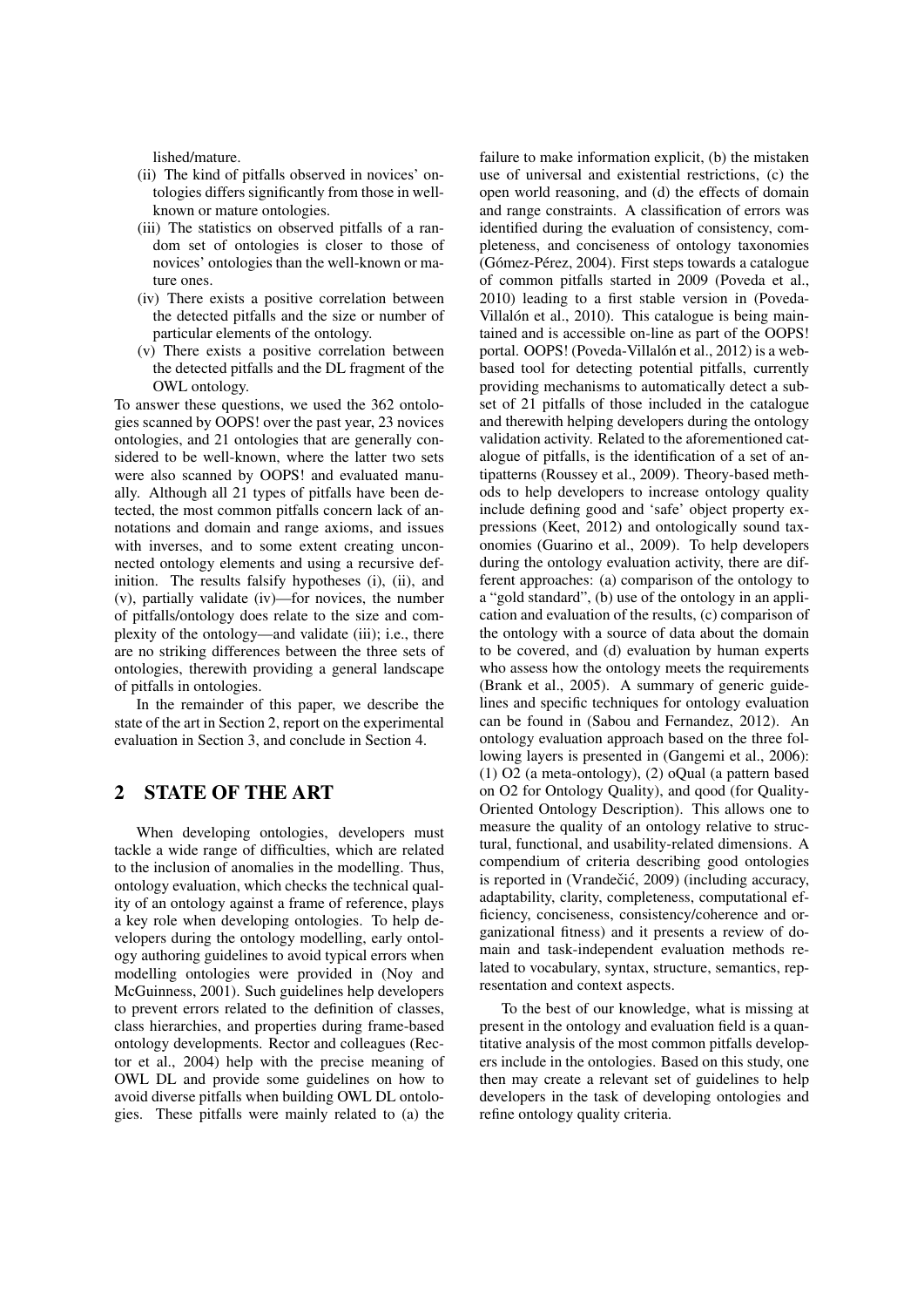# 3 EXPERIMENTAL EVALUATION OF PITFALLS IN ONTOLOGIES

## 3.1 Materials and Methods

## 3.1.1 Data collection

With the aim of identifying the most common pitfalls typically made when developing ontologies in different contexts and domains, we have collected and analyzed 44 ontologies (Set1 and Set2) and used the data stored in OOPS! for a random set (Set3):

- Set1: 23 ontologies in different domains (a.o., furniture, tennis, bakery, cars, soccer, poker, birds, and plants) developed by novices. These ontologies were developed as a practical assignment by Computer Science honours (4th year) students attending the course "Ontologies & Knowledge bases (OKB718)" in 2011 and 2012 at the University of KwaZulu-Natal.
- Set2: 21 existing well-known ontologies that may be deemed 'mature' in the sense of being a stable release, well-known, a real OWL ontology (i.e., no toy ontology nor a tutorial ontology, nor an automated thesaurus-to-OWL file), the ontology is used in multiple projects including in ontologydriven information systems, and whose developers have ample experiences in and knowledge of ontologies, and the selected ontologies are in different subject domains; a.o., DOLCE, BioTop, and GoodRelations.
- Set3: 362 ontologies analyzed with OOPS! They were selected from the 614 times that ontologies were submitted between 14-11-2011 and 19-10- 2012. The full set was filtered as follows: maintain those repeated ontologies for which OOPS! obtained different results in each evaluation, eliminate those repeated ontologies for which OOPS! obtained the same results in every evaluation, and eliminate those ontologies whose namespace is

deferenceable but it does not refer to an ontology. OOPS! output for the three sets, including calculations, manual analyses of OOPS! detected pitfalls for ontologies in Set1 and Set2, and the names and URIs of the ontologies of Set2 and the names of the ontologies in Set1, are available at http://www.oeg-upm.net/oops/material/KEOD2013/ pitfallsAnalysis.xlsx.

All ontologies are evaluated by being scanned through OOPS!, which checks the ontology on most pitfalls that have been collected in the pitfall catalogue and discussed in earlier works (Poveda et al., 2010; Poveda-Villalón et al., 2012) and are taken at face value for this first quantitative evaluation:

Creating synonyms as classes (P2); Creating the relationship "is" instead of using rdfs:subClassOf, rdf:type or owl:sameAs (P3); Creating unconnected ontology elements (P4); Defining wrong inverse relationships (P5); Including cycles in the hierarchy (P6); Merging different concepts in the same class (P7); Missing annotations (P8); Missing disjointness (P10); Missing domain or range in properties (P11); Missing equivalent properties (P12); Missing inverse relationships (P13); Swapping intersection and union (P19); Misusing ontology annotations (P20); Using a miscellaneous class (P21); Using different naming criteria in the ontology (P22); Using recursive definition (P24); Defining a relationship inverse to itself (P25); Defining inverse relationships for a symmetric one (P26); Defining wrong equivalent relationships (P27); Defining wrong symmetric relationships (P28); and Defining wrong transitive relationships (P29). Detailed descriptions are available online from the pitfall catalogue at http: //www.oeg-upm.net/oops/catalogue.jsp. Note that OOPS! analyses also properly imported OWL ontologies, i.e., when they are available and dereferencable online at the URI specified in the import axiom.

In addition, we collected from the ontologies of Set1 and Set2: DL sublanguage as detected in Protégé 4.1, number of classes, object and data properties, individuals, subclass and equivalence axioms.

## 3.1.2 Analyses

The data was analysed by computing the following aggregates and statistics. The basic aggregates for the three sets are: (a) percentage of the incidence of a pitfall; (b) comparison of the percentages of incidence of a pitfall among the three sets; (c) average, median, and standard deviation of the pitfalls per ontology and compared among the three sets; and (d) average, median, and standard deviation of the pitfall/ontology.

For Set1 and Set2 ontologies, additional characteristics were calculated, similar to some of the ontology metrics proposed elsewhere (Vrandečić, 2009; Gangemi et al., 2006). Let |*C*| denote the number of classes, |*OP*| the number of object properties, |*DP*| the number of data properties,  $|I|$  the number of individuals, |*Sax*| the number of subclass axioms, and |*Eax*| the number of equivalences in an ontology. The number of *Ontology Elements* (OE) is computed by Eq. 1, and an approximation of the *Ontology Size* (OS) by Eq. 2.

$$
OE = |C| + |OP| + |DP| + |I|
$$
 (1)

$$
OS = |C| + |OP| + |DP| + |I| + |Sax| + |Eax| \quad (2)
$$

We use two measures for quantifying the 'complexity' of the ontology. First, an *Indirect Modelling*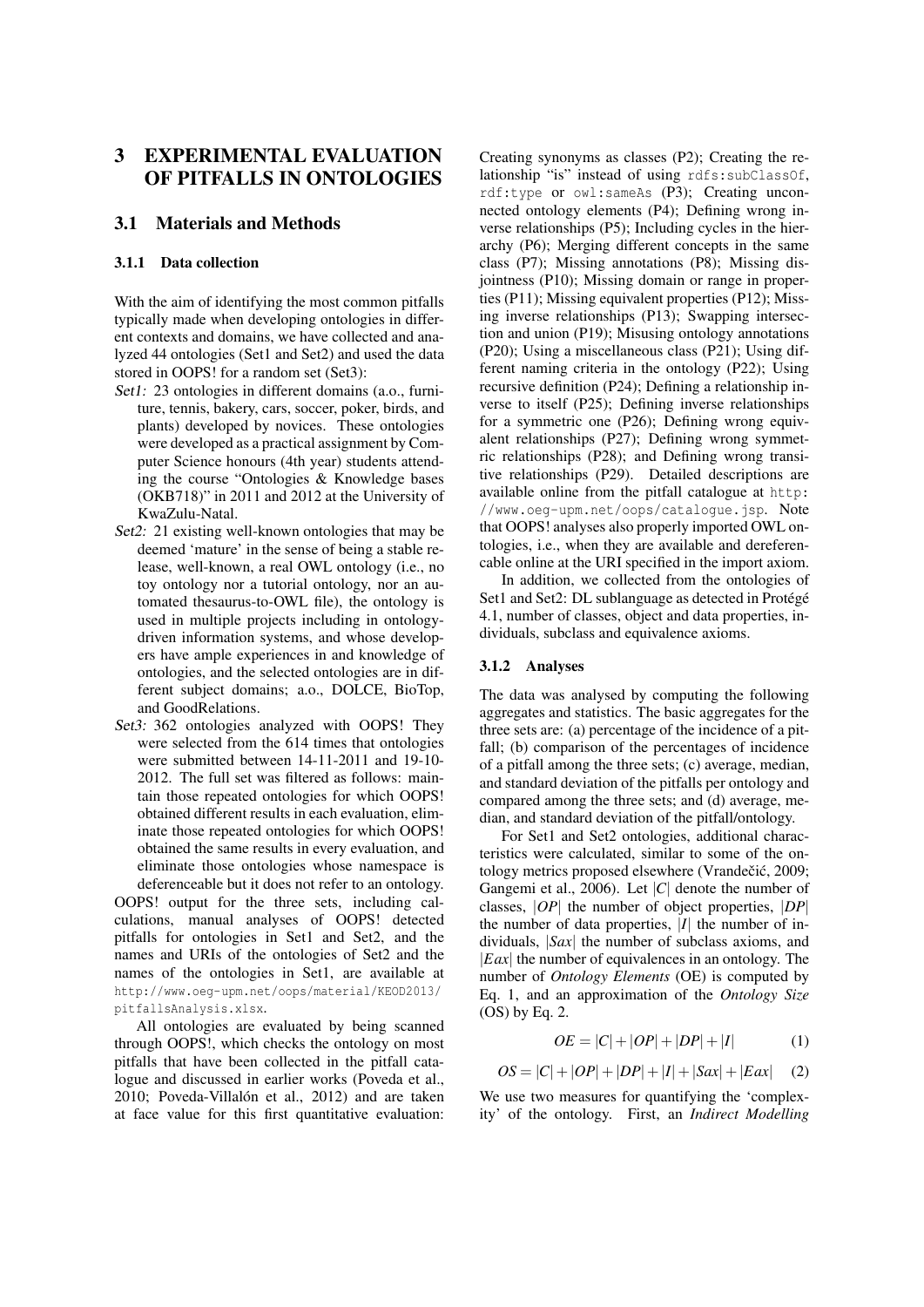*Complexity* (IMC) is computed based on the axioms present (Eq. 3), where a lower value indicates a more complex ontology with relatively more axioms declaring properties of the classes compared to a lightweight ontology or bare taxonomy.

$$
IMC = |C| : (|Sax| + |Eax|)
$$
 (3)

Second, the OWL features used are analysed twofold: (i) by calculating the overall percentage of use of *S*, *R* , *O*,*I*, *Q* and (*D*), i.e., a rough measure of the OWL 2 DL features used; (ii) by converting the DL fragment into a numerical value, where *AL* is given the lowest value of 0 and *SR OI Q* the highest value of 10, to be used in correlation calculations (see below). The DL fragment and IMC are compared as well, for they need not be similar (e.g., a bare taxonomy with one object property declared reflexive already 'merits' detection of an *R* , but actually is still a simple ontology with respect to the subject domain represented, and, vv., an ontology can be comprehensive with respect to the subject domain, but originally developed in OWL DL but not updated since OWL 2).

Basic correlations are computed for the ontology sizes and complexities with respect to the pitfalls, and detailed correlations are computed for certain individual pitfalls: P5, P11, P13, P25, P26, P27, P28, and P29 are pitfalls specific to object properties, hence, the amount of properties in the ontologies may be correlated to the amount of pitfalls detected, and likewise for P3, P6, P7, P10, P21, and P24 for classes, and P8 for classes and ontology elements.

Finally, manual qualitative analyses with ontologies in Set1 and Set2 were conducted on possible false positives and additional pitfalls.

## 3.2 Results

We first present the calculations and statistics, and subsequently a representative selection of the qualitative evaluation of the ontologies in Set1 and Set2.

#### 3.2.1 Aggregated and analysed data

The raw data of the ontologies evaluated with OOPS! are available online at http://www.oeg-upm.net/ oops/material/KEOD2013/pitfallsAnalysis.xlsx. The type of mistakes made by novice ontology developers are: P4, P5, P7, P8, P10, P11, P13, P19, P22, P24, P25, P26, P27, and P29. The percentages of occurrence of a pitfall over the total set of 23 ontologies in Set1 is included in Fig. 1, the average amount of pitfalls is shown in Fig. 2, and aggregate data is listed in Table 1. The analogous results for Set3 are shown in Figs. 1 and Fig. 2, and in Table 1, noting that all OOPS! pitfalls have been detected in Set3 and that

the median amount of pitfalls/ontology is similar to that of Set1. The high aggregate values are caused by a few ontologies each with around 5000 or more detected pitfalls; without P8 (annotations), there are three ontologies that have more than 1000 detected pitfalls at the time of scanning the ontology. The results obtained with the 21 well-known ontologies (Set2) can be found in the same table and figures, and include pitfalls P2, P4, P5, P7, P8, P10, P11, P12, P13, P19, P20 (0 upon manual assessment), P21, P22, P24, P25, P26, P27, and P29, noting that the percentages and averages differ little from those of the novices and random ones. The high aggregate values for Set2 is largely due to OBI with a pitfall count of 3771 for P8 (annotations) and DMOP with a pitfall count of 866 for P8; without P8, OBI, DMOP, and the Government Ontology exceeded 100 pitfalls due to P11 (missing domain and range axioms) and P13 (missing inverses—but see also below). P8 is an outlier both in prevalence and in quantity for all three sets of ontologies and only some of the ontologies have very many missing annotations, which skews the average, as can be observed from the large standard deviations.

For Set1 and Set2, we collected data about the content of the ontologies and analysed them against the pitfalls, as described in Section 3.1. The usage of the OWL 2 DL features in Set1 are: *S* 44%, *R* 26%, *I* 83%, *O* 26%, *Q* 52%, and *D* 17%, whereas for Set2, the percentages are 62%, 19%, 81%, 24%, 5%, and 86%, respectively; the difference is largely due to the difference in timing of the development of the ontology, with some of the well-known ontologies having been developed before the OWL2 standard, and the use of data properties was discouraged in the lectures for the ontologies in Set1. In order to include the DL fragment in the analyses, we assigned values to the fragments prior to analysis, ranging from a value of 0 for an ontology in  $AL(D)$  to 10 for an ontology in  $\mathcal{SRO}IQ(D)$ , and intermediate values for others (e.g.,  $ALCHI(D)$  with a value 3 and  $SHIF$  with value 6—see supplementary data). With the calculated IMC (recall Eq. 3), the correlation between DL fragment and the IMC is -0.18 for the ontologies in Set1 and -0.74 for the ontologies in Set2. This possibly may change a little by tweaking the values assigned to the DL fragments, but not such as to obtain a strong, meaningful correlation between detected DL fragment and the IMC.

Correlations for several measures are included in Table 2. The only substantial correlations found are between all pitfalls per ontology elements and size (in boldface), although with all pitfalls minus P8, there is no obvious correlation anymore. p-values were computed with the 1-tailed unpaired Student t-test,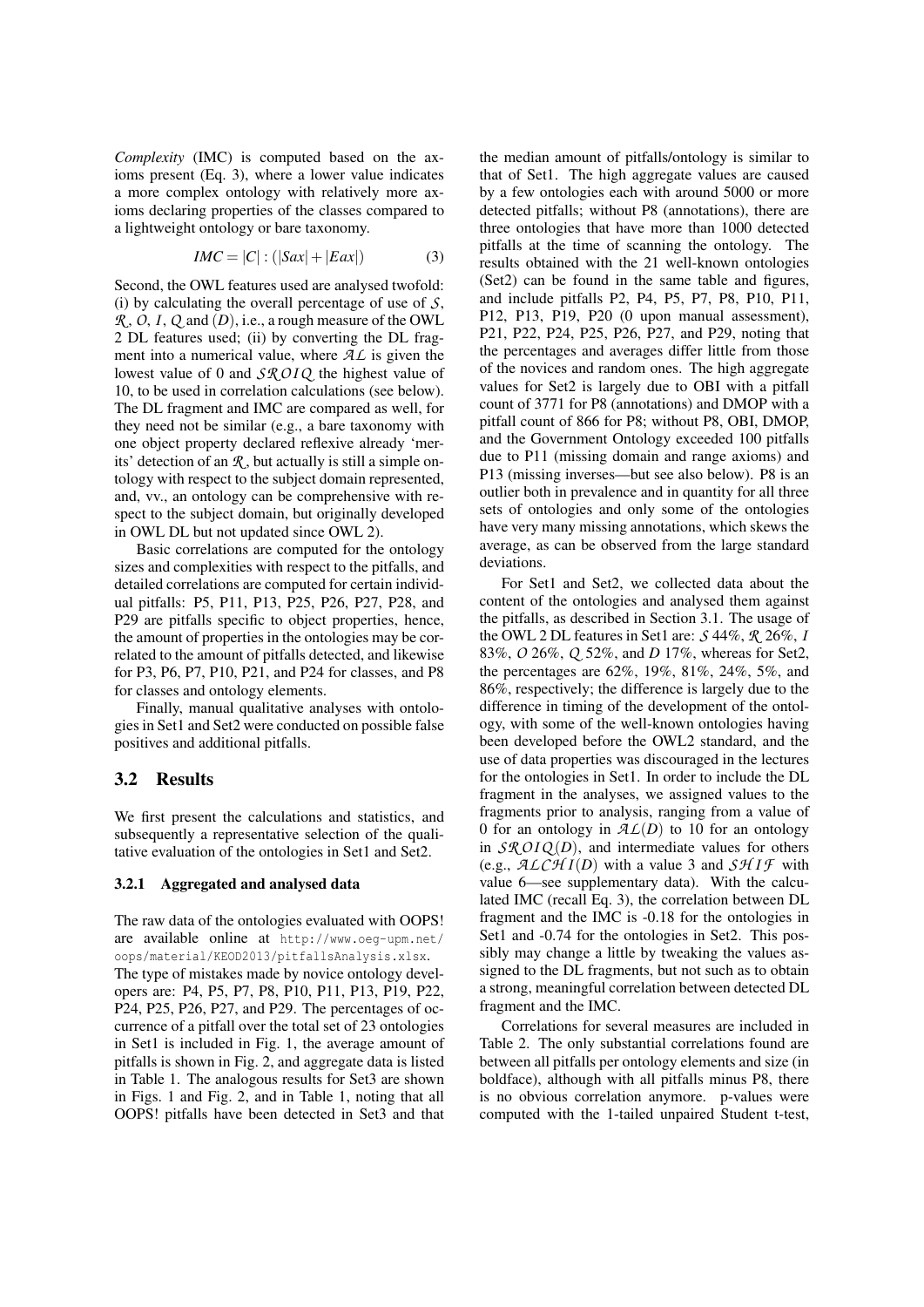

Figure 2: Average number of pitfall/ontology, by set; for P8, the averages are 62, 297, and 303, respectively.

which are also included in Table 2. Using a generous  $p < 0.05$  for no difference between the number of pitfalls per ontology and DL fragment, IMC, OE, or OS, then the hypotheses have to be rejected mainly for novices (boldface in Table 2). Correlations were also computed for certain pitfalls and relevant ontology elements, as shown in Table 3; e.g., P5 is about inverse relationships, hence, one might conjecture it is correlated with the amount of object properties in the ontology. This only holds strongly for P8 and the elements in the Set2 ontologies, which explains why there are significant correlations for all pitfalls but not all minus P8 in Table 2. A weakly possibly interesting correlation exists for P5, P26, P27 in the Set1 ontologies, and for P13 in the well-known ontologies.

Comparing pitfalls among Set1, Set2, and Set3 with the 1-tailed unpaired Student t-test, then the null hypothesis—no difference—has to be rejected for novice vs. mature if one ignores pitfall P8 ( $p =$ 0.0096), i.e., one can observe a difference, but this does not hold anymore for all pitfalls ( $p = 0.13$ ). The results are inconclusive for the other combinations: all pitfalls novice vs. random  $p = 0.15$ , all mature

vs. random  $p = 0.98$ , all minus P8 novice vs. random  $p = 0.37$ , and all minus P8 mature vs. random  $p = 0.82$ .

### 3.2.2 Qualitative analysis of the detected pitfalls

As the pitfalls in the catalogue (and thus OOPS!) are relatively coarse-grained, we examined the OOPS! detected pitfalls of the ontologies in Set1 and Set2 on the correctness of detection. That is, although the algorithms in OOPS! are implemented correctly, they may detect more pitfalls than what an ontology developer may see as a problem, and such insights may, on the one hand, help refining a pitfall and, on the other hand, downgrade a pitfall to being irrelevant practically. Of the analyses carried out (included in the supplementary data file), we highlight four types of pitfalls that illustrate well an aspect of ontology development practices (P4), subject domain peculiarities (P7), language features (P13), and modelling (P24).

P4: unconnected ontology elements. OOPS! correctly identifies 'orphan' classes and properties, but they are debatable in some cases. For instance, an or-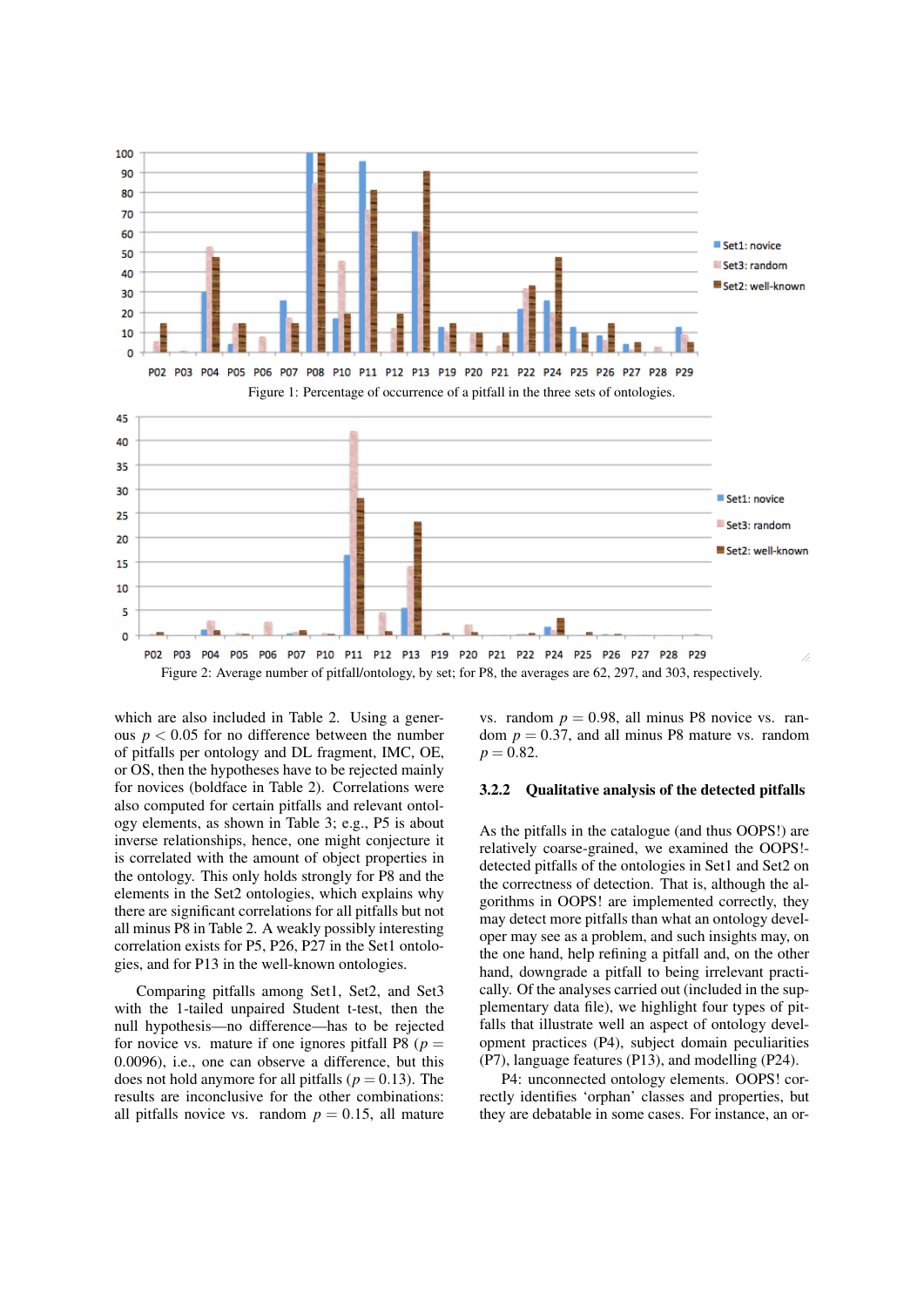| Ontology | <b>Set1: Novices</b> |            | <b>Set3</b> : Random |            |      | Set2: Well-known | <b>Combined</b> |            |  |
|----------|----------------------|------------|----------------------|------------|------|------------------|-----------------|------------|--|
| Pitfalls | A11                  | $All - PS$ | All                  | $All - PS$ | A11  | $All - P8$       | All             | $All - P8$ |  |
| Total    | 2046                 | 626        | 133746               | 26330      | 7639 | 12.77            | 143436          | 28238      |  |
| Minimum  | 23                   | 3          |                      |            | 15   |                  | 0               |            |  |
| Maximum  | 366                  | 95         | 7948                 | 1999       | 3920 | 207              | 7948            | 1999       |  |
| Average  | 89                   | 27         | 735                  | 145        | 364  | 61               | 353             | 70         |  |
| Median   | 65                   | 19         | 50                   | 14         | 137  | 48               | 54              | 16         |  |
| St. dev. | 74                   | 26         | 1147                 | 244        | 846  | 53               | 1101            | 231        |  |

Table 1: Totals for the three sets of ontologies (rounded off), with and without the annotation pitfall (P8).

Table 2: Correlations and p-values for specific pitfalls and ontology size and complexity, with the relatively interesting values in boldface;  $p/\circ$  = pitfalls/ontology; DL = DL fragment; where  $p < 0.0001$ , only 0 is written in the cell due to width limitations.

| <b>Set</b> | <b>Set1: Novices</b> |        |         | Set2: Well-known |         |       |         | <b>Both</b> |         |       |        |            |
|------------|----------------------|--------|---------|------------------|---------|-------|---------|-------------|---------|-------|--------|------------|
|            |                      | All    |         | $All - PS$       | All     |       |         | $All - P8$  | All     |       |        | $All - P8$ |
| p/o        | Corr.                | D      | Corr.   | D                | Corr.   | D     | Corr.   |             | Corr.   | D     | Corr.  | p          |
| DL         | 0.33                 |        | 0.18    | 0.0002           | 0.49    | 0.066 | 0.52    |             | 0.38    | 0.020 | 0.38   |            |
| IMC        | 0.06                 |        | $-0.14$ |                  | $-0.21$ | 0.056 | $-0.36$ |             | $-0.14$ | 0.017 | $-0.2$ | 0          |
| OΕ         | 0.998                | 0.47   | 0.70    | 0.0003           | 0.993   | 0.84  | 0.57    | 0.068       | 0.990   | 0.79  | 0.58   | 0.025      |
| <b>OS</b>  | 0.58                 | 0.0072 | 0.67    | 0                | 0.998   | 0.34  | 0.52    | 0.10        | 0.995   | 0.24  | 0.52   | 0.044      |

Table 3: Correlations by pitfalls and ontology metric, with the most interesting values in boldface, and potentials in italics; "–": no pitfall detected, hence, no correlation.

| Ontology        | Set 1   | Set2    | <b>Both</b> |  |
|-----------------|---------|---------|-------------|--|
| correlation     |         |         |             |  |
| $P5 - no.$ OPs  | 0.71    | 0.52    | 0.58        |  |
| $P11 - no.$ OPs | 0.41    | 0.34    | 0.40        |  |
| $P13 - no.$ OPs | 0.54    | 0.78    | 0.77        |  |
| $P25 - no.$ OPs | 0.36    | 0.30    | 0.32        |  |
| $P26 - no.$ OPs | 0.72    | $-0.25$ | 0.25        |  |
| $P27 - no.$ OPs | 0.71    | 0.61    | 0.59        |  |
| $P28 - no.$ OPs |         |         |             |  |
| $P29 - no.$ OPs | $-0.20$ | 0.15    | $-0.03$     |  |
| $P3 - no. C$    |         |         |             |  |
| $P6 - no$ . C   |         |         |             |  |
| $P7 - no$ . C   | 0.17    | 0.04    | 0.06        |  |
| $P10 - no. C$   | $-0.08$ | $-0.13$ | $-0.09$     |  |
| $P21 - no. C$   |         | $-0.10$ | $-0.06$     |  |
| $P24 - no. C$   | 0.15    | $-0.04$ | 0.01        |  |
| $P8 - no. C$    | 0.22    | 0.9975  | 0.9909      |  |
| $P8 - no$ . OE  | 0.51    | 0.9899  | 0.9848      |  |

phan's subclasses are used in a class expression, i.e., the orphan class is used merely as a way of grouping similar things alike a so-called 'abstract class' in UML. The Deprecated and Obsolete orphans are typically present in bio-ontologies, which is deemed a feature in that field. A recurring type of orphan class was to add a class directly subsumed by  $ow1:Thing$ to indicate the subject domain (e.g., a Bakery class for an ontology about bakery things), which might be defensible in a distributed ontology, but not in a sin-

gle domain ontology. Overall, each of these practices require a more substantive argument whether they deserve to be a false positive or not.

P7: Merging different concepts in the same class. OOPS! detects a few occurrences that are false positives, besides the many correctly identified ones. For instance, a RumAndRaisinFlavour of ice cream does not constitute merging different classes, but a composite flavour and would not have been a false positive if that flavour had obtained its own name (e.g., RummyRaisin). From a computational perspective, there is no easy way to detect these differences.

P13: Missing inverse relationships. The issues with inverses are contentious and hard to detect, especially since OWL and OWL 2 differ in their fundamental approach. Unlike OWL, OWL 2 has a feature ObjectInverseOf, so that for some object property hasOP in an OWL 2 ontology, one does not have to extend the vocabulary with an OPof property and declare it as the inverse of hasOP with InverseObjectProperties, but instead one can use the meaning of OPof with the axiom ObjectInverseOf(hasOP). In addition, GFO's exists at and BioTop's abstractlyRelatedTo do not readily have an inverse name, and a modeller likely will not introduce a new property for the sake of having a named inverse property when it is not needed in a class axiom. Overall, P13 is detected more often than warranted from a modeller's viewpoint, and it could be refined to only those cases where the declaration of InverseObjectProperties is missing; e.g., both manufacturedBy and hasManufacturer are in the car ontology, but they are not declared inverse though they clearly are, which OOPS! detects already.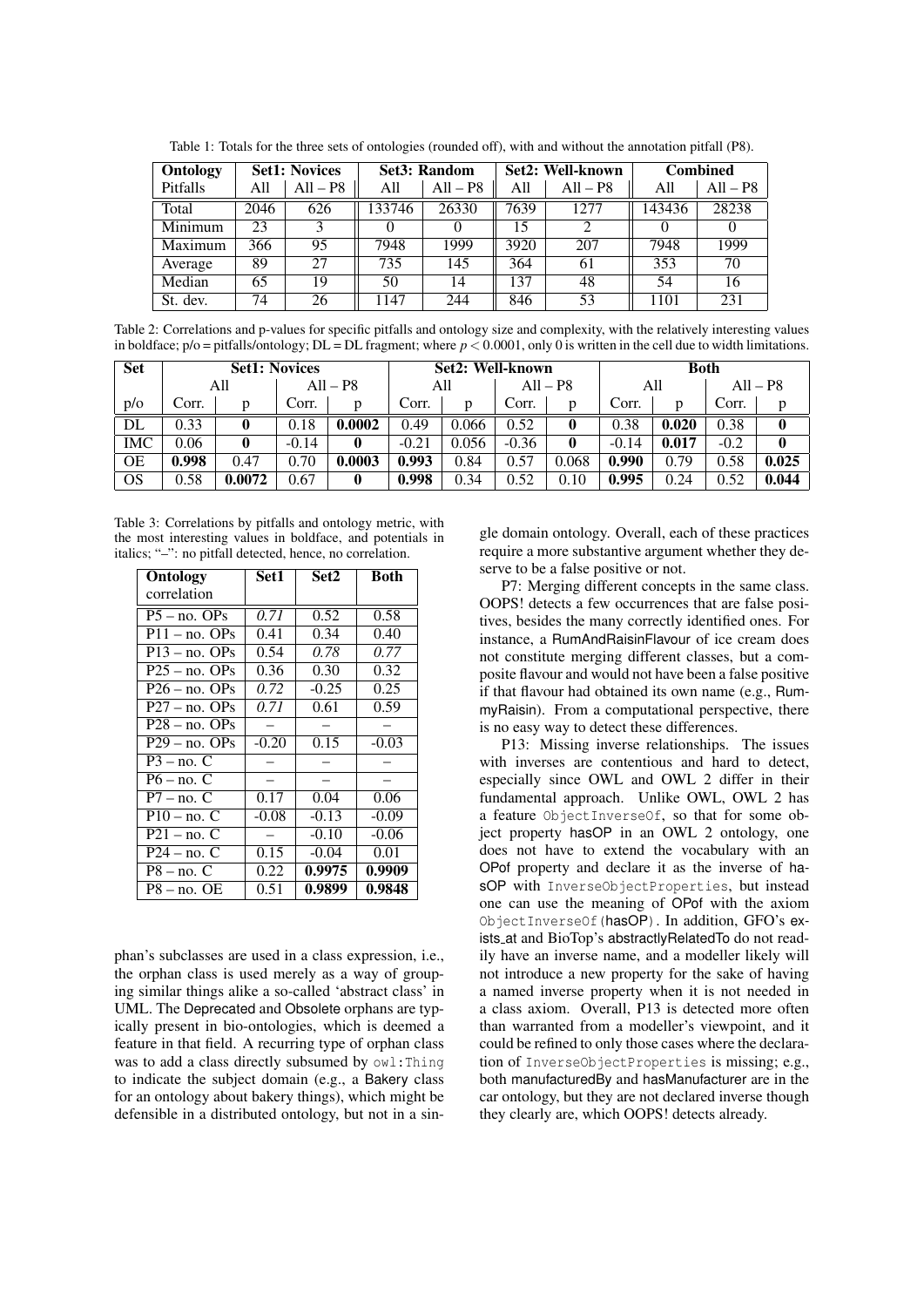P24: Using recursive definition. This pitfall is tricky to define and detect. In general, recursive definitions are wrong, such as the pattern  $X \equiv X \sqcap R.Y$ , which should be detected, and likewise detecting unintended assertions, such as CarrotFilling v ∃hasFillingsAndToppimg.CarrotFilling (in the bakery (novice's) ontology). However, P24 currently detects whether the class on the left-hand side of the subsumption or equivalence occurs also on the righthand side, which is not always a problem; e.g., DM-Process  $\sqsubseteq$  ∃hassubprocess.DM-Process in DMOP is fine. These subtle differences are difficult to detect automatically, and require manual inspection before changing or ignoring the pitfall.

Removal of the false positives reduces the observed minor differences between the three sets of ontologies, i.e., roughly equalize the percentages per pitfall. Put differently, this supports the observation that there is a *general landscape of pitfalls*.

#### 3.2.3 Candidate pitfalls

The novices' ontologies had been analysed manually on modelling mistakes before OOPS! and before consulting the catalogue. In addition to detecting the kind of pitfalls already in the catalogue, new ones were detected, which typically occurred in more than one ontology. We refer to them here as new *candidate pitfalls* (Cs) to add to the catalogue:

- C1. *Including some form of negation in ontology element names*. For example, DrugAbusePrevention (discussed in (Schulz et al., 2009)), and NotAdults or ImpossibleHand (in poker ontology). This pitfall refers to an anomaly in the element naming.
- C2. *Distinguishing between file name and URI*. This is related to naming issues where the .owl file has a meaningful name, but the ontology URI has a different name (also observed in (Keet, 2011)).
- C3. *Confusing part-of relation with subclass-of relation*. This pitfall is a special and very common case of pitfall P23 (using incorrectly ontology elements) (see (de Cea et al., 2008)). As part of this pitfall, there is also the case in which the most appropriate part-whole relation in general is not selected (see also (Keet et al., 2012)).
- C4. *Misusing* min 1 *and* some. This pitfall affects especially ontology feature usage due to the OWL restrictions (note: Protégé 4.x already includes a feature to change all such instances).
- C5. *Embedding possibility/modality in the ontology element's name*. This pitfall refers to encapsulating a modality ("can", "may", "should") in an element's name (e.g., canCook).

### 3.3 Discussion

Whilst giving valuable insight in the prevalence of pitfalls in existing ontologies, the results obtained falsify hypotheses (i) (except for novice vs. mature when discounting P8), (ii), and (v), partially validate (iv) (for all pitfalls and mature ontologies), and validate (iii), which is not exactly as one may have expected, and it raises several possible interpretations.

First, the set of pitfalls currently implemented in OOPS! is limited and with more and more refined checks, substantial differences may be found. Perhaps this is the case, but it does not negate the fact that it is not the case for the 21 already examined and therefore not likely once extended. In addition, recently, the notion of good and safe object property expressions has been introduced (Keet, 2012), where manual evaluation with a random set of ontologies—including some of the ones in Set2—revealed advanced modelling issues concerning basic and complex object property expressions. This further supports the notion that, for the time being, there is a general landscape compared to saliant differences among levels of maturity.

Second, the well-known ontologies are possibly not really mature and exemplary after all (the converse—that the novices' ontologies in Set1 are 'as good as the well-known ones'—certainly does not hold), for they are quite close to the ones in Set3; i.e., that some ontology is widely known does not imply it is 'good'—or, at least: has fewer pitfalls than an—ontology being developed by a novice ontologist. This makes it more difficult to use them in ontology engineering courses, where one would like to point students to 'good' or 'exemplary' ontologies: if well-known ontologies have those pitfalls, they are more likely to be propagated by the students "because ontology x does it that way". This attitude was observed among the novices with respect to P11, because the popular Protégé OWL Pizza tutorial (http://www.co-ode.org) advises against declaring domain and range of properties (page 37), which may explain why P11 was detected often.

Third, it may be reasonable to argue that 'maturity' cannot be characterised by absence of pitfalls at all, but instead is defined by something else. Such a 'something else' may include its usefulness for its purpose—or at least meeting the requirements—or, more abstract, the precision and coverage as introduced by Guarino (see also Fig 2 in (Guarino et al., 2009)). Concerning the latter, this means both a high precision and maximum coverage of the subject domain one aims to represent in the ontology. It is known one can improve on one's low precision—i.e., the ontology admits more models than it should—by using a more expressive language and adding more